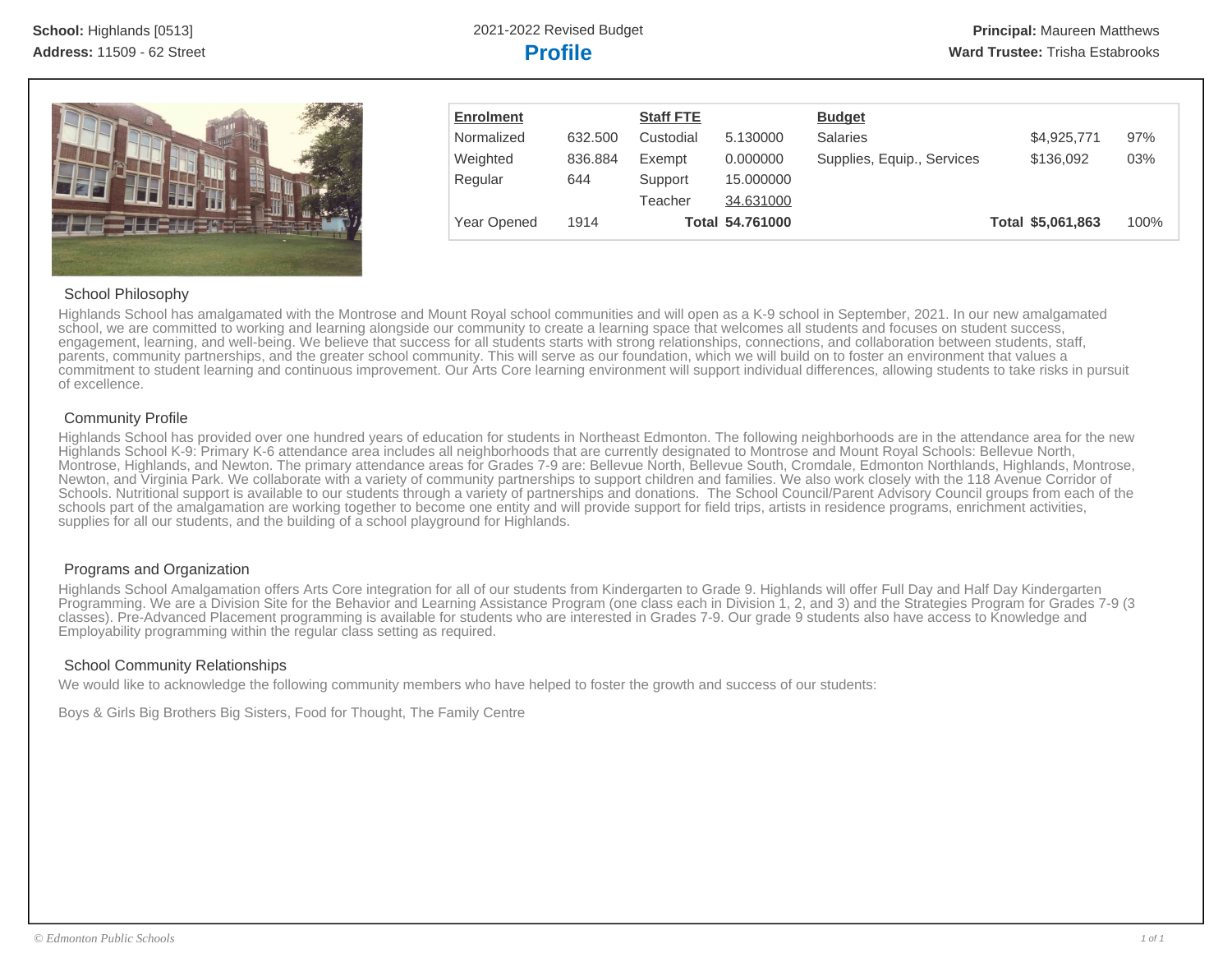# **Division Priorities 2018-2022**

- 1. Foster growth and success for every student by supporting their journey from early learning through high school completion and beyond.
- 2. Provide welcoming, high quality learning and working environments.
- 3. Enhance public education through communication, engagement and partnerships.

Based on the three SMART goals that were established for 2020-2021, report on the results you achieved (with evidence, including referencing the school's Alberta Education Assurance Measure results (formerly the Accountability Pillar results) and describe how achievement of the goal supports the above Division Priorities that were in effect when the goal was set.

By June 2021, all students will demonstrate growth in achievement in the areas of literacy and numeracy. At Highlands, we will target fractions and algebra in the area of numeracy, and reading comprehension and writing under the umbrella of literacy. Student growth will be monitored through regular and ongoing analysis of data using summative and formative assessment practices. Interim and progress card marks will inform teacher decisions related to universal and targeted strategies designed to support student success. Examples of strategies include: Readers & Writer Workshop, scheduled intervention blocks and embedded literacy practices. Measures such as HLAT Writing, Reading Achievement Assessment Reports, MIPI and teacher professional judgment (informed by conversation, observation and student products) will further guide instruction and intervention.

### **Highlands Results:**

Our staff continued to improve their understanding of literacy and numeracy best practices through school, Catchment and Division professional learning (Writer's workshop, literacy, numeracy PD, and CoPs). Although we offered targeted literacy intervention, our reading results reported in PowerSchool indicate that 61% of students are reading at/above grade level. Our HLAT results show a slight decline over the past three years which was consistent with Catchment results, while our MIPI results show a decline in students at/above grade level: 22%. We believe the shift from in-person to remote learning likely impacted our results. As a staff, we will continue to refine our professional practices related to literacy and numeracy interventions.

- Data shows that approximately 40% of our students come from our attendance area, our cultural make-up consists of new Canadians mixing with third or fourth generation Highlands families, about 22% of our students are of Indigenous heritage, and another 23% have a special needs eligibility.
- The mobility rate was 13%. Highlands is ranked 55/206 on the Social Vulnerability School list.
- Our Literacy Lead teacher supported teachers and EAs by modelling best practices and strategies, and supporting students 1:1, small group, and providing ELL support.
- Lucy Calkins Writer's Workshop was implemented; this helped to build on writing stamina.
- MIPI results highlighted the need for extra student support in math, as the majority of students were not at grade level.
- Survey data says that 88% of 71 students surveyed feel they are encouraged to try their best at school.
- $\bullet$ While survey data says that Education Quality declined slightly from previous years, overall - 94% of teachers said that they are satisfied with the quality of teaching at Highlands, while 90% of students (out of 72) said they are satisfied.
- Division survey data says that 82% of students feel safe in their school community.
- No PAT data from last year.

# **Eastglen Results:**

The Global Pandemic significantly impacted many of our interventions and instructional practices. Last year's goals were made with the assumption that there would be a level of continuity and consistency in which both quality Tier 1 and 2 interventions could be implemented.

Trends from our Kindergarten EYE-TA scores indicate that Eastglen Catchment students require high levels of support in order to provide a successful start to schooling. Based on this data, as well as other qualitative and quantitative data gathered from teacher assessments, students who were working online last year appear to have greater gaps in their learning compared to their in-person counterparts.

- 61% of the overall population is ELL, FNMI and Special Needs
- Reading and writing results maintained across the catchment less time for collaboration, disrupted learning environments , less opportunities for PL. In addition, intervention supports and the limitations in providing intervention supports for students who were working online was a challenge.
- From a quantitative capacity, there were no PAT nor Diploma Exams written last year. Prior to the global pandemic, the Eastglen Catchment was achieving important gains in relation to student academic growth and performance. For example, Diploma Exam trends from 2014 to 2019 achieved an increase of 23% in Diploma Exam results, to an average of 88.3%, which exceeded both Division and Provincial results. These results represent the strategic collective effort of our Eastglen Catchment Schools over the years.
- High School Completion rates identified are based on the 2019-20 school year (not the 2020-21 school year). The 3 Year High School Completion rates for 2019-20 school year increased compared to previous years. Another success was that the Drop Out Rates decreased compared to previous years.
- All schools in our catchment participated in professional learning connected to competency #5: Foundational Knowledge, to support our First Nation, Metis and Inuit students. The 3 Year High School Completion rates for 2019-20 increased by 11% for our FNMI students. Further, over the past 5 years (2014-2019) the diploma results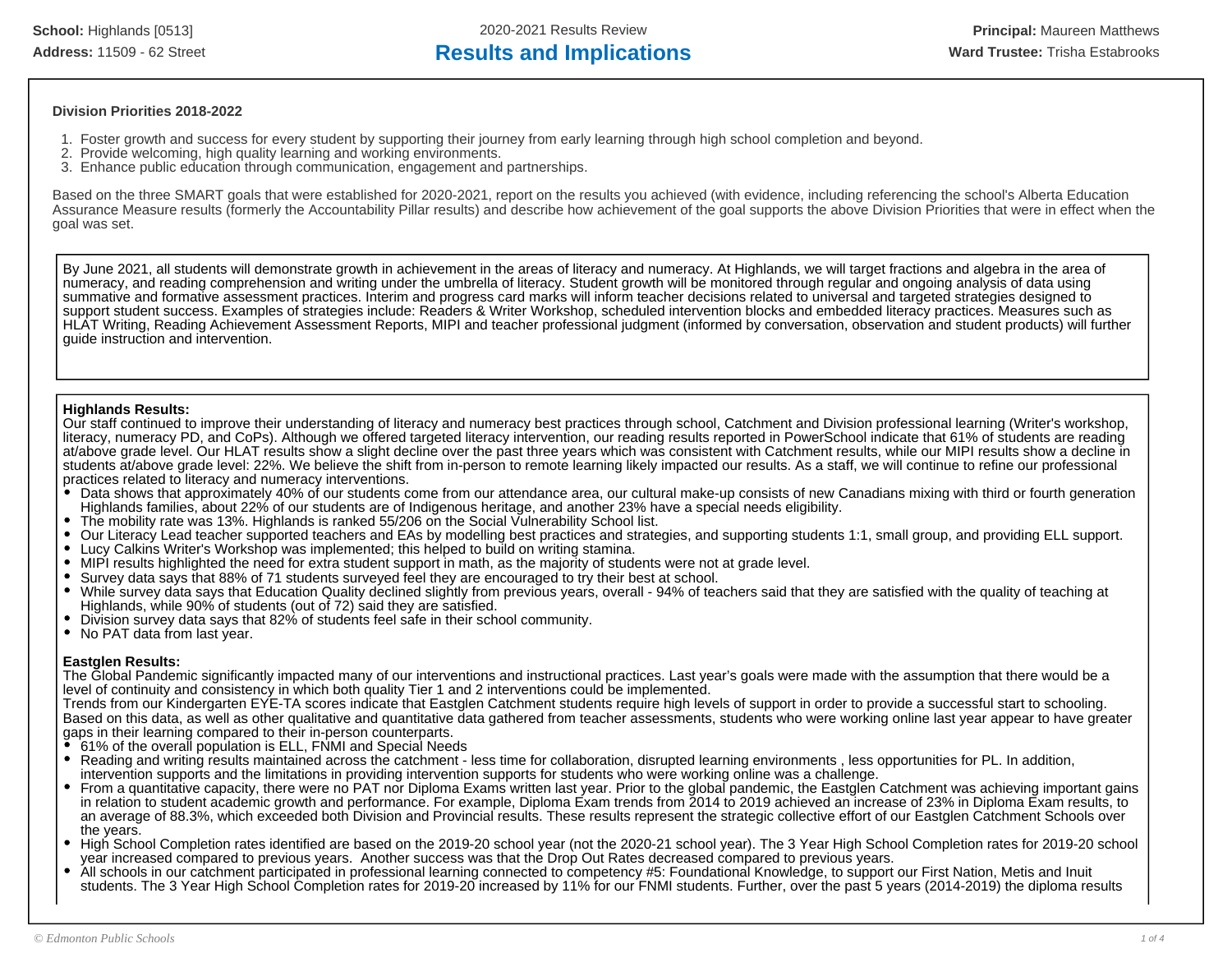# Address: 11509 - 62 Street **Results and Implications Results and Implications Ward Trustee:** Trisha Estabrooks

for our FNMI students had increased by 29% (from 63% to 92%) during this same time period, exceeding both Division and Provincial results for the exams being written. The High School Completion Coach initiative at the high school level supported both level and 2 interventions specific to self-identified FNMI students.

By June 2021, all staff will develop high quality teaching and instructional practices through engagement in Catchment collaboration and job embedded professional learning. Areas of focus include: literacy and numeracy, mental health, Indigenous education, arts embedded programming, trauma informed practices, technology, and leadership development. This will be measured by the Accountability Pillar, formal and informal surveys, staff participation at Catchment PL days and CoPs, individual professional development opportunities and teacher reflective feedback based on self-identified goals.

#### **Highlands - Results Achieved:**

All staff continued to be involved in collaborative professional learning across our catchment schools, which focused on literacy, numeracy, and supporting the mental health needs of students and families. Highlands School staff were trained and implemented Inquiry Based Professional Growth Plans, as guided by the Eastglen Leadership Group (made up of Assistant Principals, lead teachers, and curriculum coordinators). In order to increase staff retention in our school/Catchment and build staff capacity, we focused on programming through collaboration: shared PL between schools, communities of practice work, fostering relationships and building capacity in lead teachers for indigenous education (Eastglen Leadership Cohort), and professional learning for Educational Assistants.

Highlands, Mount Royal, and Montrose Schools, in preparation for amalgamation, also identified mathematics instruction as a desired area of focus - to increase teacher capacity and self-efficacy in teaching mathematics. In total, nine teachers, four administrators, and three consultants participated in the project. Consultants engaged teachers with the FSIM program to increase teacher confidence in identifying strategies to diagnose and execute responsive programming. Survey tools were used to identify areas of need and next steps. Grades 2, 5, and 7 teachers across the schools were selected to increase teacher collaboration with in the same grade levels. Knowledge/comfort with FSIM and mastery/confidence in using FSIM were the first two stages addressed (from January 28th, 2021 - June 3rd, 2021). Data shows that post survey, there was an increase in perceived participant self-efficacy throughout the duration of the professional learning. Of the skills used to measure efficacy in instructional strategies, there was the greatest average score increase in a teacher's ability to use a variety of assessment strategies, the ability to craft good questions for students, and the ability to implement strategies in the classroom. Respondents also reported an increase in confidence in applying FSIM concepts or understandings gained during PL sessions. Three areas that may require further professional learning were noted: 1) implementing the activities into the larger classroom with diverse abilities and needs because participants appreciated the activities and deeper mathematical understanding; 2) addressing the foundational mathematics required by students while maintaining instruction at the grade level of learning; and 3) investigating additional strategies to track and respond to student needs.

Highlands, Montrose, and Mount Royal Schools also planned intentional collaboration to build relationships together ahead of the school amalgamation/modernization. Finally, with the shifts from in-person to remote learning throughout the year, staff demonstrated flexibility and continued to hone their skills with technologies and strategies to engage students online. The effort to support staff is reflected in our Assurance Survey results which indicated 88% of staff felt their professional development contributed significantly to their ongoing professional growth, 100% of staff indicated that professional development opportunities made available have been focused on the priorities of the jurisdiction, and 94% of staff indicated that the professional development opportunities made available through the jurisdiction have effectively addressed their professional development needs.

### **Eastglen Catchment**

Our staff professional development focused on Literacy and Numeracy, as well as supporting students' increased mental health needs. All schools consistently implemented IBPGP's as guided by the Eastglen Leadership Group (ELG).

- The Eastglen Leadership Group surveyed the catchment staff on IBPGPs. Feedback from staff indicated that teachers appreciated the flexibility provided by self-selected PD days and how that choice complemented their IBPGP's.
- Professional learning also focused on enhancing student engagement as schools worked to pivot from in-person learning to online learning. Teachers learned about uses for the Division's Learning Packs. The Eastglen Leadership Group also surveyed our staff to collect data on anti-racism professional learning which is being used to guide future professional development.

By June 2021, we will actively involve people and engage community partners in providing support for students and families. Measurements may include the number of parents attending virtual school events/activities, parental communication, number of referrals to internal and external agencies, community partnerships and initiatives, our results from the Accountability Pillar in the area of parental involvement, examples of Career Pathways involvement, as well as anecdotes demonstrating the impact of relationships with the community.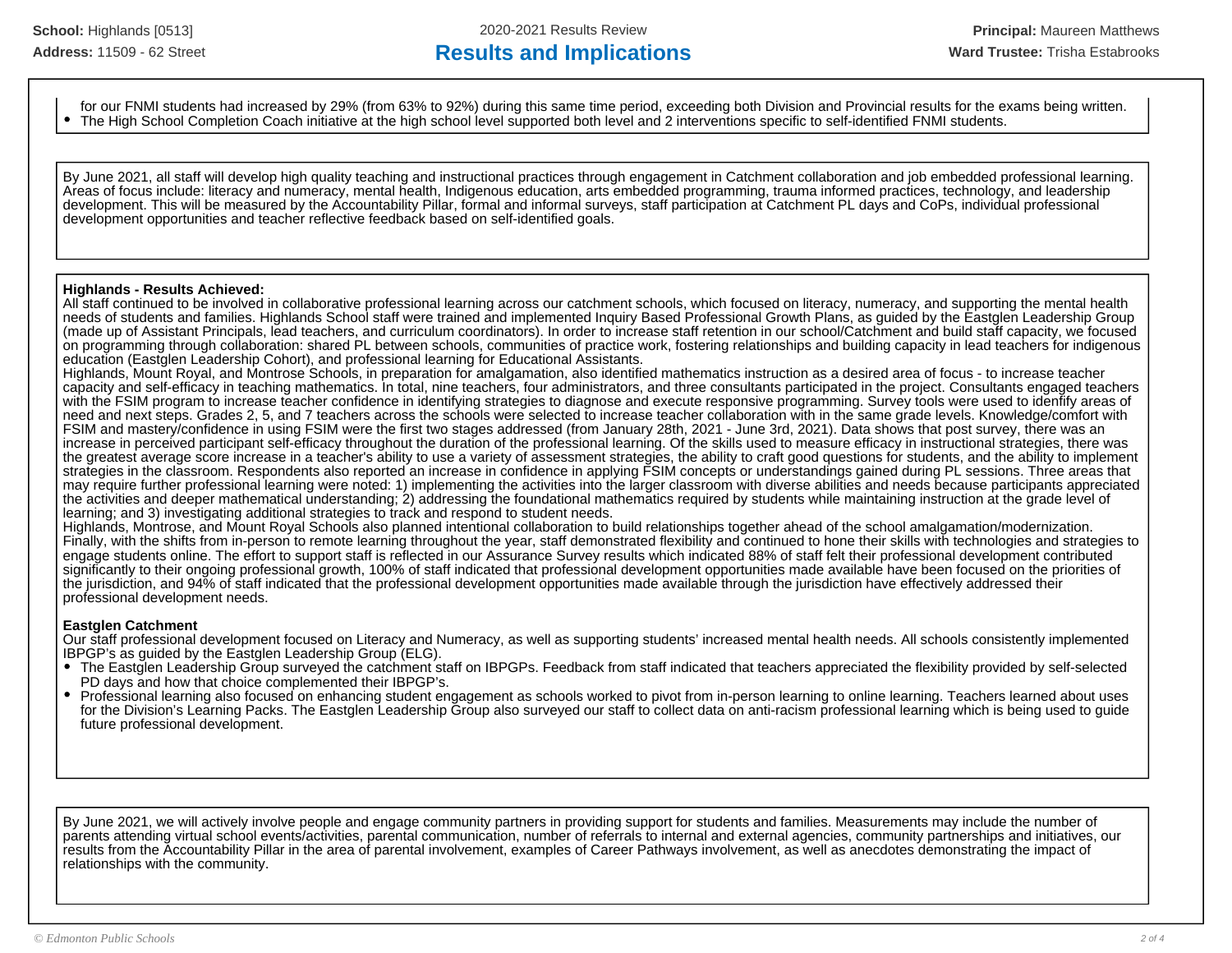#### **Highlands - Results Achieved:**

On the Accountability Survey, our scores remain high and steady relative to safe and caring schools (89.7%), citizenship (82.6%) and parental involvement (84.2%). Trauma informed and restorative practices guide our work with students and families. Our Parent Society continued to be a strong advocate for Highlands school and the community. Their fundraising efforts continue to support new technologies for student use, our school nutrition program, field trips, artists in residence, guest speakers, and the development of the new school playground for 2022. Indigenous Knowledge Keepers and local artists continued to provide learning opportunities for both staff and students in a covid friendly manner. Our school used a combination of electronic (SchoolZone, School Messenger, social media), paper-based, and person-to-person (phone calls, visible before school and afterschool) to communicate with families. We worked to be more personal with the interaction of communication/information sharing to help improve relationships, especially during the pandemic and shifts from in-person to remote learning. Highlands Schools worked with community partners (such as Hope Mission and Food for Thought) to feed students and occasionally families. We arranged for additional support to ensure food security: such as Christmas hampers and food hampers when students were doing remote learning. Highlands School and schools in the Eastglen Catchment provided creative solutions for connecting with families. For example: virtual meet the teacher, parent conferences, outdoor school photos, and video school celebrations to name a few. AHS (Public Health Nurse), our Mental Health Nurse, and Success Coach from the Family Centre allowed us to provide "wrap around" supports for our students. Enrichment activities for students stemmed from their involvement with USchool and Skills Canada, for example. Highlands leadership students participated in community service activities including: delivering thank you notes to neighbors, delivering positive messages to Montrose and Mount Royal Schools, snow shovelling, cards and gifts at Christmas time to neighboring schools (building connections and relationships for the school modernization). From the Highlands Assurance Survey results, 100% of parents agree that their child's school is a welcoming, safe, and caring place to be. Furthermore, 88% of parents and 93% of teachers are satisfied with parental involvement in decisions about their child's education. Furthermore, 94% of parents on the Division Survey say they agree that their child/children had opportunities to connect with their teachers.

#### **Eastglen Catchment**

- All schools partnered with a variety of community partners to support students and families these partnerships looked different throughout the Covid pandemic. For those that were not able to continue in person, the school maintained partnerships through ongoing conversations with these agencies.
- Due to Covid 19 protocols the nature of interaction with our parent communities changed. Of our Catchment schools polled, 80% reported an increase in the use of Schoolzone, email, phone calls, meeting outside and text messages for communicating with families. 90% reported an increase in the use of Google Classroom and 100% reported an increase in the use of Google Meets as a way to communicate with families.
- From our Assurance Survey results, 70-89.7% of parents agreed; "the percentage of teachers, parents and students who agree that their learning environments are welcoming, caring, respectful and safe."
- From our Assurance Survey results, 64-86% of parents agreed; "Percentage of teachers and parents satisfied with parental involvement in decisions about their child's education."

#### **What were the biggest challenges encountered in 2020/21?**

- The ongoing modernization of Highlands continued to provide challenges, especially related to physical space, particularly in regards to gymnasium availability.
- School closure and school amalgamation (from a Junior High to a K-9 School) closure of Montrose, Mount Royal and change for the existing Highlands community.
- $\bullet$ COVID-19: Difficulty using Math manipulatives - hard to transition from concrete to pictorial / unable to work in multi-cohort groups to provide small group intervention / Students shifted from in-person to online which broke continuity in learning / students in Junior High have not had a normal school year.
- Programming for multiple levels and the range of learners in a classroom.
- It is important to note because of COVID protocols the year started very cautiously. Interventions looked different and supported smaller numbers of students. Cohorting restrictions also made cross group intervention difficult.
- Housing, food insecurity, transiency, poverty, economic and cultural diversity of our students continue to be a challenge for all our catchment schools.
- Supporting the complex mental health needs of students and families providing the necessary academic, social/emotional and mental health supports for our students (and their families) continued to be both a priority and a challenge with increased needs and fewer resources available. With the majority of staff having five and less years teaching experience, we have worked hard to provide staff with professional learning on trauma informed practices and research based interventions.
- Supportive positive mental health outcomes for staff during the pandemic
- Consistent attendance and participation during emergent remote learning
- Pivoting quickly to online learning multiple times throughout the year
- Lack of available staff due to illness

#### **What are the implications from 2020/21 that will impact your current year plan?**

- New School opening and amalgamation of three school communities
- Opportunity to build and enhance a new school culture as a K-9 School, with three school communities coming together as one
- $\bullet$ Equity Achievement Project for 10/14 of our Eastglen Catchment schools will help support catchment work using best practices
- $\bullet$ Math: First Steps in Mathematics PL & Work on building academic mathematic vocabulary; support to be provided by our Numeracy Lead Teacher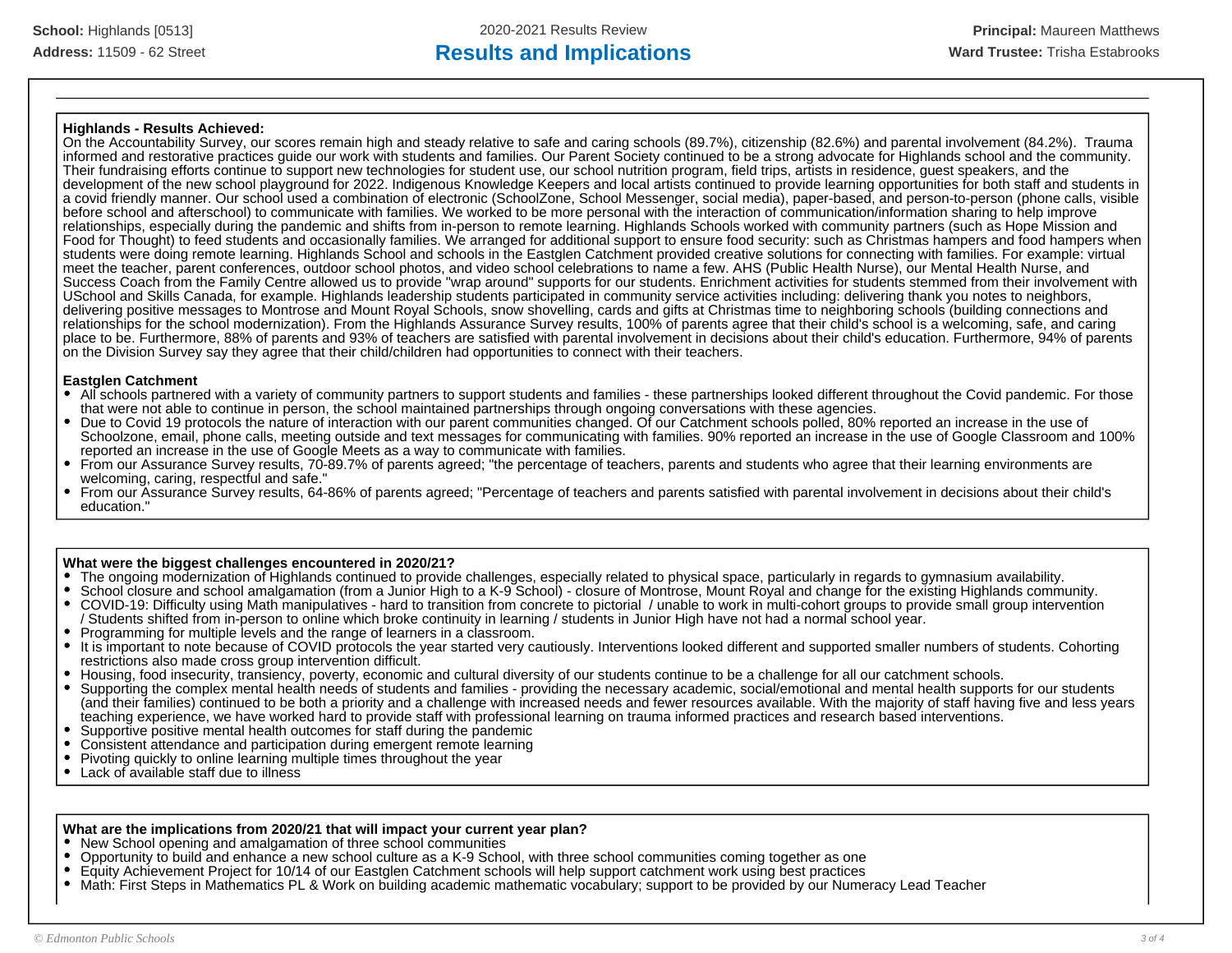# Address: 11509 - 62 Street **Results and Implications Results and Implications Ward Trustee:** Trisha Estabrooks

- 
- Literacy Lead work and intervention provided by our Literacy Lead Teacher CAT-4 data will be used to direct programming
- Ability to allocate federal funds to provide additional supports are unavailable this year
- New funding model from the Government of Alberta significantly limits the flexibility for supports and programming
- Government of Alberta "Learning Loss Program" will direct interventions
- Common data collection among Eastglen Catchment schools
- Resilience work with Dr. Michael Unger
- $\bullet$ OECD recommendations for purposeful work moving forward in support of our First Nations, Metis and Inuit students
- $\bullet$ Catchment wide alignment on Literacy and Numeracy using our IBPGP
- $\bullet$ Division-wide re-entry plan that addressed specifics as well as our individual school plans
- Establishing a sense of school community with our students, families, and partners  $\bullet$
- $\bullet$ Taking care of the staff
- $\bullet$ Staggered Entry for some schools
- Ensuring that students felt safe at school  $\bullet$
- Build our catchment knowledge and awareness of how to end systemic racism in our schools  $\bullet$
- $\bullet$ Providing support for students and families from our All in for Youth framework (Success Coach, Mental Health Therapist, and Roots/Wings worker)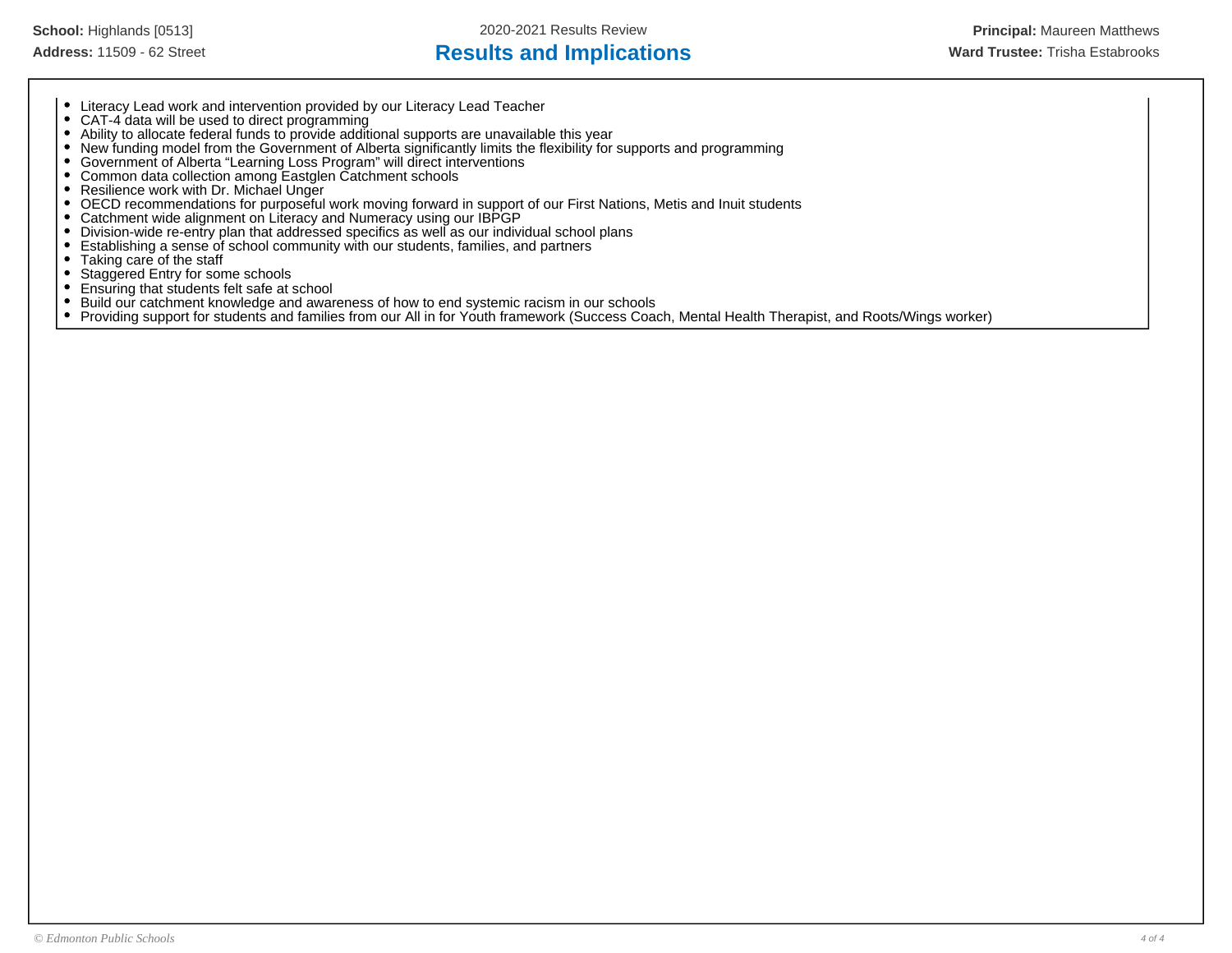# **Required Alberta Education Assurance Measures - Overall Summary**



**Spring 2021** 

# **Highlands School (7513)**

|                                   |                                                                          | Highlands School (7513) |                     |                        | <b>Measure Evaluation</b> |                 |                  |
|-----------------------------------|--------------------------------------------------------------------------|-------------------------|---------------------|------------------------|---------------------------|-----------------|------------------|
| <b>Assurance Domain</b>           | <b>Measure</b>                                                           | Current<br>Result       | Prev Year<br>Result | Prev 3 Year<br>Average | Achievement               | Improvement     | Overall          |
|                                   | <b>Student Learning Engagement</b>                                       | 88 1                    | n/a                 | n/a                    | n/a                       | n/a             | n/a              |
| Student Growth and<br>Achievement | Citizenship                                                              | 82.6                    | 81.0                | 85.2                   | Very High                 | Maintained      | <b>Excellent</b> |
|                                   | 3-year High School Completion                                            | n/a                     | n/a                 | n/a                    | n/a                       | n/a             | n/a              |
|                                   | 5-year High School Completion                                            | n/a                     | n/a                 | n/a                    | n/a                       | n/a             | n/a              |
|                                   | <b>PAT: Acceptable</b>                                                   | n/a                     | n/a                 | 68.2                   | n/a                       | n/a             | n/a              |
|                                   | <b>PAT: Excellence</b>                                                   | n/a                     | n/a                 | 15.0                   | n/a                       | n/a             | n/a              |
|                                   | Diploma: Acceptable                                                      | n/a                     | n/a                 | n/a                    | n/a                       | n/a             | n/a              |
|                                   | Diploma: Excellence                                                      | n/a                     | n/a                 | n/a                    | n/a                       | n/a             | n/a              |
| Teaching & Leading                | <b>Education Quality</b>                                                 | 86.7                    | 86.8                | 92.2                   | Intermediate              | <b>Declined</b> | <b>Issue</b>     |
| Learning Supports                 | Welcoming, Caring, Respectful and Safe Learning<br>Environments (WCRSLE) | 89.7                    | n/a                 | n/a                    | n/a                       | n/a             | n/a              |
|                                   | <b>Access to Supports and Services</b>                                   | 84.0                    | n/a                 | n/a                    | n/a                       | n/a             | n/a              |
| Governance                        | <b>Parental Involvement</b>                                              | 84.2                    | 84.0                | 86.4                   | Very High                 | Maintained      | Excellent        |
| Notes.                            | For Intern                                                               |                         |                     |                        |                           |                 |                  |

#### Notes:

1. Data values have been suppressed where the number of respondents/students is fewer than 6. Suppression is marked with an asterisk (\*).

- 2. The 2020/21 administration of the AEA survey was a pilot. The Citizenship measure was adjusted to reflect the introduction of the new AEA survey measures. In addition, participation in the survey was impacted by the COVID-19 pandemic. Evaluations have not been calculated as 2020/21 survey results are not comparable with other years.
- 3. Participation in the 2019/20 Diploma Exams was impacted by the COVID-19 pandemic. In the absence of Diploma Exams, achievement level of diploma courses were determined solely by school-awarded marks. Caution should be used when interpreting high school completion rate results over time.
- 4. The "N/A" placeholder for the "Current Result" for PAT and Diploma Exam measures are included until results can be updated in the Fall.
- 5. Aggregated PAT results are based upon a weighted average of percent meeting standards (Acceptable, Excellence). The weights are the number of students enrolled in each course. Courses included: English Language Arts (Grades 6, 9, 9 KAE), Français (6e et 9e année), French Language Arts (6e et 9e année), Mathematics (Grades 6, 9, 9 KAE), Science (Grades 6, 9, 9 KAE), Social Studies (Grades 6, 9, 9 KAE).
- 6. Participation in the Provincial Achievement Tests and Diploma Examinations was impacted by the fires in 2016 and 2019, as well as by the COVID-19 pandemic in 2020. Caution should be used when interpreting trends over time
- 7. Aggregated Diploma results are a weighted average of percent meeting standards (Acceptable, Excellence) on Diploma Examinations. The weights are the number of students writing the Diploma Examination for each course. Courses included: English Language Arts 30-1, English Language Arts 30-2, French Language Arts 30-1, Français 30-1, Mathematics 30-1, Mathematics 30-2, Chemistry 30, Physics 30, Biology 30, Science 30, Social Studies 30-1, Social Studies 30-2.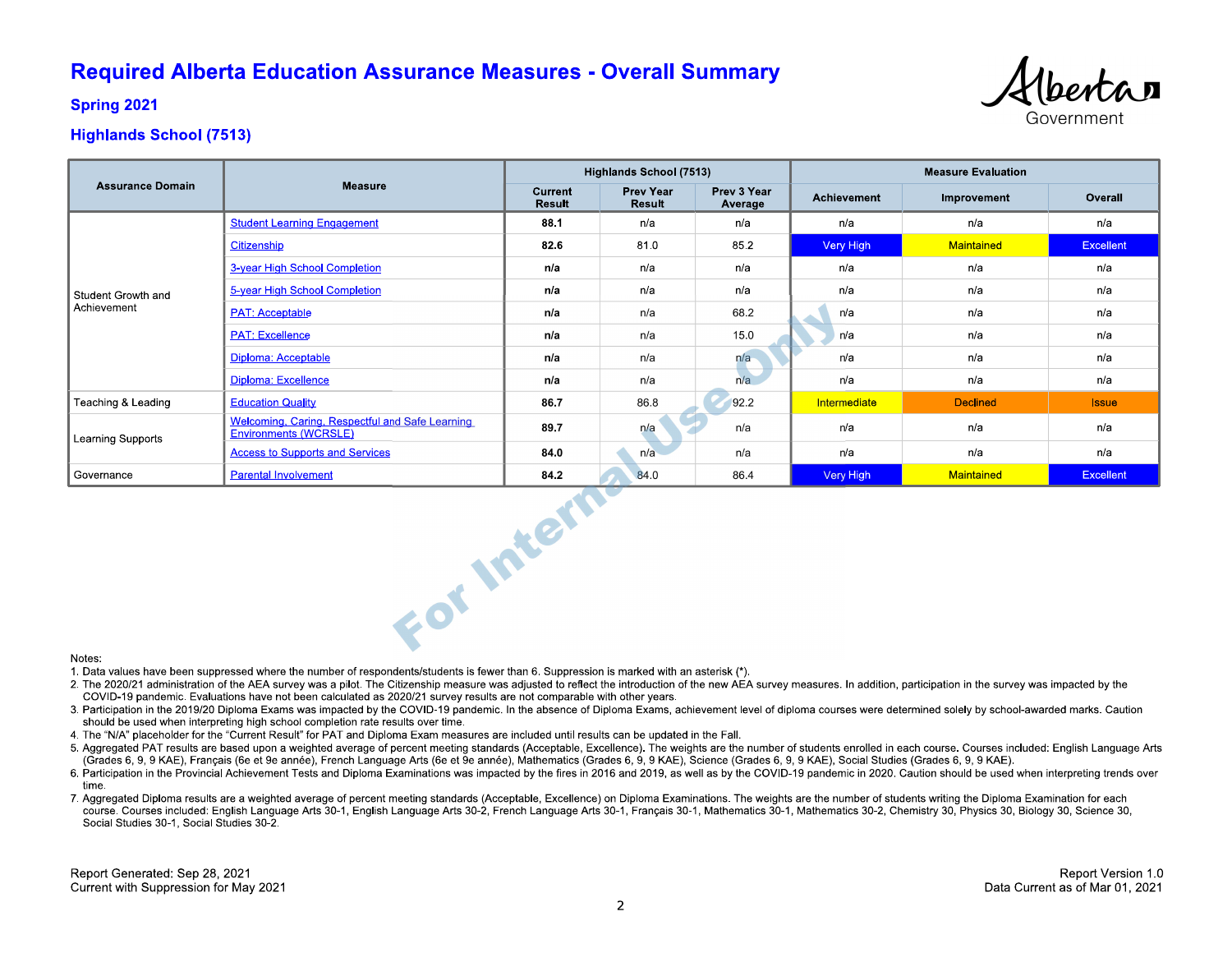#### **Division Priorities 2018-2022**

- 1. Foster growth and success for every student by supporting their journey from early learning through high school completion and beyond.
- 2. Provide welcoming, high quality learning and working environments.
- 3. Enhance public education through communication, engagement and partnerships.

The following SMART (Specific, Measureable, Attainable, Relevant, Time-Framed) goals have been established for the 2021/2022 school year. Select the Division Priority number that the goal supports from the drop-down box. Schools are to set one goal for each priority. Central DU's can set their goals around one or more priorities.

#### **Priority 1, Goal 2: Success for Every Student**

By June 2022, All students at Highlands will demonstrate growth in literacy (reading and writing) and numeracy (number sense) through participation in and implementation of research based best practices including those identified through the Equity Achievement Project. Where possible, teachers will tie literacy and numeracy activities to land based activities including environments in the neighborhood, the river valley, and the community to increase the relevance of learning for indigenous students (and all of our students) (OECD, 2017, p.104). Summative and formative assessment strategies will be used to measure and report this growth. Assessments such as Diplomas, PATs, HLAT Writing, Literacy and Numeracy Screeners (Division 1), the BAS, MIPI, CAT-4 and teacher professional judgment (informed by observation, conversation, and student products) will guide instruction.

**Priority 1**

#### **Priority 2, Goal 3: Building capacity through a culture of collaboration and distributed leadership**

By June 2022, 100% of staff will deepen their understanding of high quality, evidence based, teaching and instructional practices (OECD, 2017, p. 21) through engagement in catchment collaboration and job-embedded professional learning including through learning accessed through the Equity Achievement Project. Areas of focus in catchment schools include: literacy and numeracy best practices, mental health, diversity, antiracism, Indigenous education, trauma informed practices, technology, and leadership development. Results will be measured by the Provincial Assurance Measures, formal and informal surveys, staff participation at catchment communities of practice, individual professional development opportunities and teacher reflective feedback based on self-identified professional learning goals.

**Priority 2**

 $iv<sub>3</sub>$ 

### **Priority 3, Goal 1: Parents as Partners**

By June 2022, we will actively engage school stakeholders and community partners in providing support for students and families which extend beyond classroom instruction (OECD, 2017, p. 21). Measurements may include tracking the number of parents attending school events/activities (virtual and/or in-person), frequency and mode of parental communication, parent surveys, number of referrals to internal and external agencies, types of community partnerships and initiatives, our results from the Provincial Assurance Measures in the area of parental involvement, examples of Career Pathways involvement as well as anecdotes demonstrating the impact of school-community relationship building.